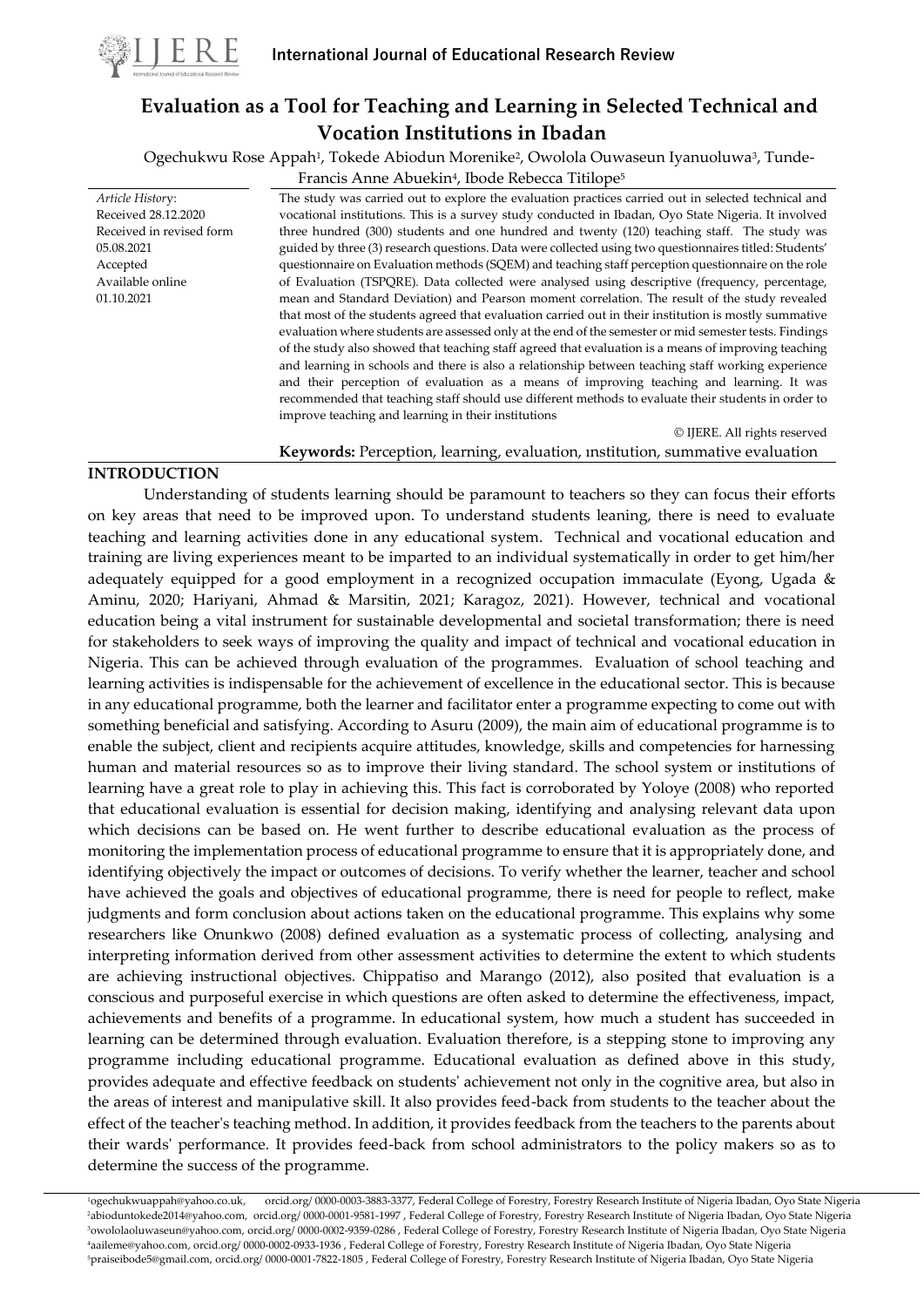Evaluating the programme in any school becomes expedient in order to determine whether the educational system is performing its function as expected or not. This is in line with the opinion of Lina Vyas (2004) who reported that, evaluation is the most important means to determine the effectiveness of training. This implies that if a programme has objectives and the managers of the programme are committed to achieving these objectives, it is essential that evaluation of the programme be undertaken in order to realise the programme objectives. So, educational programme is said to be effective when training outcome matches the objectives. There are many types of evaluation, depending on the purpose, timing, and procedures used. The main types of evaluation identified and used in the classroom are

- i. Diagnostic evaluation
- ii. Formative evaluation, and
- iii. Summative evaluation

Diagnostic (initial) Evaluation – Diagnostic test is a form of evaluation of the students that helps the teacher to determine students' individual strength and weakness and use the information to subsequently improve students' learning and guide further learning (Jang 2008 & Department of Education 2013). Diagnostic evaluation is therefore, very important for teachers because it helps them to know the entry behaviour of the students, that is, whether they are ready to learn and if they have the basic skills and information required to continue the new learning. It also helps the teacher to know the level to which the students have already learnt a particular unit. Diagnostic evaluation also assists the teacher to classify the students according to their level of mastery and in turn help to work out a remedial instruction for slow learners or low achievers.

Formative evaluation is performed to examine various aspects of an ongoing program in order to make changes as the program is being implemented. Formative evaluation is carried out within or during the development of a course of programme. Thus, this type of evaluation is conducted for the purpose of improving the programme Ayodele, Adegbite & Adewale (2009). In school system, it is used for improving the performance of the teacher, student and curriculum development. It is used in determining the mastery level of the learner and the remedy to make. Formative evaluation helps the teacher to see the efficiency of the teaching method so that he/she can improve his/her teaching. It will equally provide feedback on the effectiveness of the course contents and teaching materials used. Formative evaluation is such that data are collected and analyzed at a time when program changes can be made to ensure that the quality of the program implementation is maintained throughout.

Summative (Final) Evaluation - Summative evaluation is conducted for the purpose of accountability which requires determining the overall effectiveness or merit and worth of an evaluation programme. The summative evaluation is an evaluation at the end of a course or programme and it has thrust in judgement of programme after they have been put in place Onuogha (2011). This implies that summative evaluation is carried out at the end of a course or programme for grading, certification and placement. Summative evaluation is conducted for the purpose of documenting the results of a program. The purpose of summative evaluation is to find out if a programme outcome is what it was set out to achieve; that is, it helps to make decision on the students. However, it can also be used in making decisions regarding the future of the students or the programme being developed; whether it should be continued or terminated, replicated or disseminated.

Considering the evaluation types described above, students can be evaluated using assignment, classroom quizzes and examinations, discussion in the class, projects, oral questions, questionnaire, interview and even observation. To improve the skill acquired by the students during the process of learning, their learning difficulties need to be identified, corrected and reinforced. There is also the likelihood that if students' learning is adequately evaluated regularly during teaching and learning process; and feedback and remediation provided, then, the students' level of performance and skill acquisition will improve. Furthermore, to ensure that the enabling environment is provided to meet the need and

aspiration of learners, it becomes imperative to carry out evaluation so as to ascertain the achievement of the learning goals of the learners and their academic standard (Okpala, Onocha and Oyedeji 1993). Also providing feedback to the students when knowledge of their performance in tests and assignments in both theoretical and practical works is tested is very essential to them. This feedback on the performance of tests and assignments enables the students to structure their understanding and make them build more ideas. According to Gronlund and Linn (1990), feedback provides reinforcement and correctional information. For instance, a student who is informed of his/her performance in test or assignment would begin to develop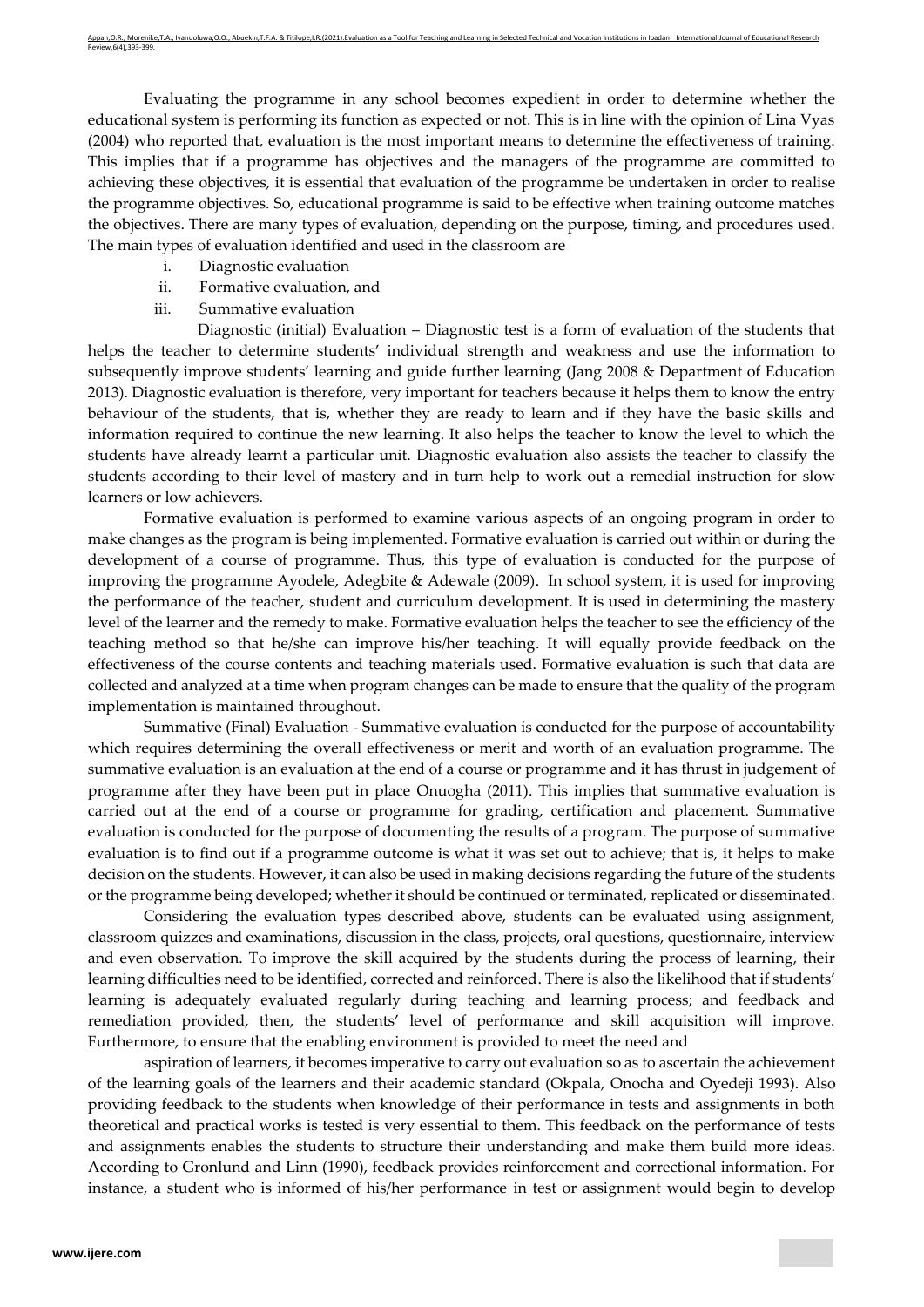interest in the subject and may on his own try to explore other means of performing better in subsequent tests and assignments.

Remediation is the process of leading learners to be aware of their errors and provide corrective measures that will tackle deficiencies in the learners either individually or as a group. Students that undergo remediation accomplish greater number of objectives than students who participate in an instructional programme that does not include remediatial activities (Swanson & Denton 1977 as cited by Ajogbeje & Alonge 2012). Also Ajogbeje and Alonge (2012), carried out a study on effect of feedback and remediation on students' achievement in junior secondary Mathematics, their findings showed that students provided with feedback and remediation perform better than students provided with feedback without remediation.

Despite the importance of evaluation in improving leaning and teaching, some lecturers and instructors hardly discuss students' performance with the students with the view of helping them identify their errors and weaknesses and for possible remedial to take place. However, the main objective of evaluation for learning improvement might not be achieved. Hence, this study examined how students' works are evaluated and teaching staff perception and awareness of evaluation as a means of improving teaching and learning at tertiary Technical and Vocational Education and as a means of achieving educational goals.

This study sought to answer the following research question:

- 1. How is students' evaluation carried out in Federal College of Forestry?
- 2. What is the teaching staff perception of evaluation as a means of improving teaching and learning in technical and vocational institutions?
- 3. What is the relationship between teaching staff working experience and perception of evaluation as a means of improving teaching and learning?

# **Methodology**

This study adopted descriptive and correlational survey research. Descriptive and correlational survey were adopted for this study. Descriptive survey study is a study where data collected are described in a systematic manner based on the characteristics, features and facts about a given population. Correlational survey seeks to establish the relationship that exists between two or more variables. It does not involve manipulation of variables, rather, it entails the collection of data to describe existing phenomena. The study was carried out in Ibadan, Oyo State Nigeria. The target population for this study comprised of selected technical and vocational tertiary institutions. Purposive sampling was used to select the three Federal technical and vocational tertiary Institutions in Ibadan. Federal College of Forestry, Federal College of Animal Health Production and Federal College of Agriculture. Simple random sampling technique was used to select three hundred (300) students, one hundred students from each of the three colleges. Two instruments were used in carrying out the study, these are (a) Students' questionnaire on Evaluation methods used (SQEM) (b)Teaching staff perception questionnaire on the role of Evaluation (TSPQRE)

### **Students' Questionnaire on Evaluation Methods (SQEM)**

This instrument developed by the researchers consists of two sections A and B. Section A is made up of students' demographic variables and section B consists of twenty (20) items to measure the extent to which the students are evaluated, with responses measured on 4 points Likert scale from Strongly Agree, Agree, Disagree and Strongly Disagree. This instrument was validated using fifty (50) students who are not included in this study. The face and construct validity of the instrument were obtained and internal consistence and reliability of the instrument were established using Cronbach Alpha giving the value of 0.82.

#### **Teaching staff perception questionnaire on the role of Evaluation (TSPQRE)**

This instrument also developed by the researchers was made up of two sections A and B. Section A elicited information on the demographic data of the teaching staff while section B consisted of twenty (20) items with responses measured on 4 points Likert scale from Strongly Agree, Agree, Disagree and Strongly Disagree to measure lecturers and instructors' perception on the role of evaluation in improving teaching and learning in technical and vocational institutions. The items were validated and the reliability coefficient was 0.80. The instrument was administered by the researchers. Data collected were analysed using descriptive statistics (frequency, percentage, mean and standard deviation) and Pearson moment correlation. At the time of the analysis, all the strongly agree and agree responses were lumped together under agree and all the strongly disagree and disagree were lumped together under disagree.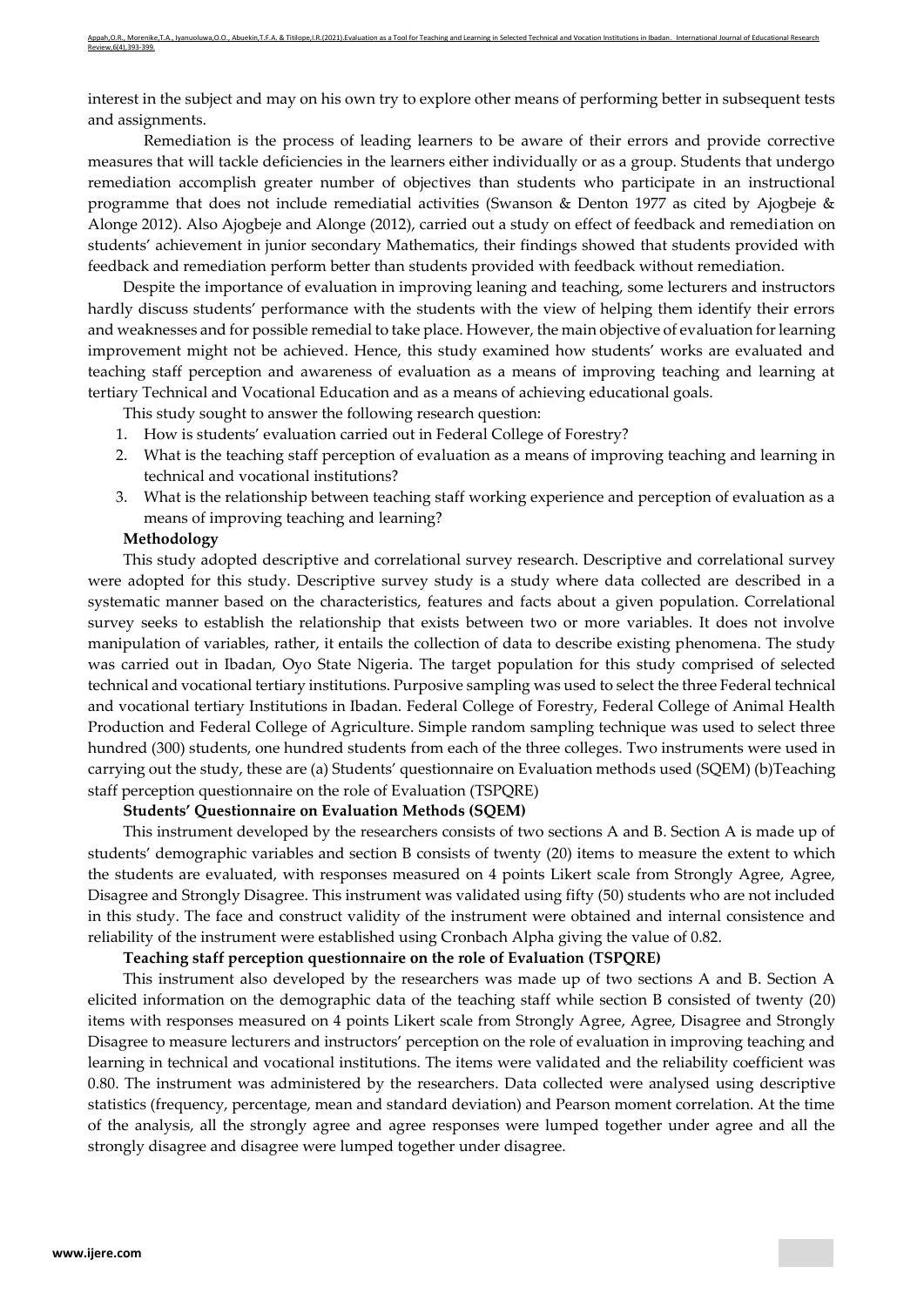|                      | Appah.O.R., Morenike.T.A., Ivanuoluwa.O.O., Abuekin.T.F.A. & Titilope.I.R.(2021).Evaluation as a Tool for Teaching and Learning in Selected Technical and Vocation Institutions in Ibadan. International Journal of Educationa |  |  |
|----------------------|--------------------------------------------------------------------------------------------------------------------------------------------------------------------------------------------------------------------------------|--|--|
| Review.6(4).393-399. |                                                                                                                                                                                                                                |  |  |

**Results Research question 1. Table 1. Mode of assessments of students in tertiary technical and vocational institution**

| S/N            | <b>ITEMS</b>                            | <b>DISAGREE</b> | <b>AGREE</b>  | <b>MEAN</b> | S/D  |
|----------------|-----------------------------------------|-----------------|---------------|-------------|------|
| $\mathbf{1}$   | Class work after each class to          | 181(60.3%)      | 119(39.7%)    | 1.40        | .490 |
|                | know the extent we have learnt          |                 |               |             |      |
| 2              | Assignment after each class             | 157(52.3%)      | 143(47.7%)    | 1.48        | .500 |
| 3              | Test after each topic                   | 205(68.3%)      | 95(31.7%)     | 1.32        | .466 |
| $\overline{4}$ | Test once in a semester and             | 152(50.7%)      | 148(49.3%)    | 1.49        | .501 |
|                | examination at the end of the semester. |                 |               |             |      |
| 5              | Tests twice in a semester and           | 111(37.0%)      | 189(63.0%)    | 1.63        | .484 |
|                | examination at the end of the semester. |                 |               |             |      |
| 6              | Asking random questions in the          | $162(54.0\%)$   | 138(46.0%)    | 1.46        | .499 |
|                | class to know the extent we have learnt |                 |               |             |      |
|                | each topic.                             |                 |               |             |      |
| $\overline{7}$ | Give us opportunities to ask            | $135(45.0\%)$   | 165(55.0%)    | 1.55        | .498 |
|                | questions in class and to contribute to |                 |               |             |      |
|                | class discussion.                       |                 |               |             |      |
|                |                                         |                 |               |             |      |
| 8              | We are given practical works at         | 7(2.3%)         | 293(97.7%)    | 1.40        | .491 |
|                | the end of each topic                   |                 |               |             |      |
| 9              | Re-teaching topics we don't             | 198(66.0%)      | 102(34%)      | 1.39        | .459 |
|                | understand to improve our learning      |                 |               |             |      |
| 10             | Opportunities to make class             | 193(64.0%)      | $107(35.7\%)$ | 1.36        | .480 |
|                | presentations                           |                 |               |             |      |
| 11             | Feedback from our tests scores          | 203(67.7%)      | 97(32.3%)     | 1.32        | .469 |
|                | or assignments                          |                 |               |             |      |
|                |                                         |                 |               |             |      |
|                |                                         |                 |               |             |      |
| 12             | <b>Discuss</b><br>our<br>grades<br>and  | 226(75.3%)      | 74(24.7%)     | 1.75        | .432 |
|                | assignments with us                     |                 |               |             |      |
| 13             | Give prompt feedback on our             | 81(27%)         | 219(73.0%)    | 1.73        | .445 |
|                | academic performances                   |                 |               |             |      |
| 14             | Give us group assignment that           | 112(37.3%)      | 188(62.7%)    | 1.62        | .487 |
|                | will require contribution of each       |                 |               |             |      |
|                | student                                 |                 |               |             |      |
| 15             | Make us work with our course            | 128(42.7%)      | 172(57.3%)    | 1.58        | .495 |
|                | mates outside of class to prepare for a |                 |               |             |      |
|                | new topic                               |                 |               |             |      |
| 16             | Use different methods to make           | 176(58.7%)      | 124(41.3%)    | 1.32        | .468 |
|                | us learn                                |                 |               |             |      |
| 17             | Encourage<br>discussion<br>and          | $130(43.3\%)$   | 170(56.7%)    | 1.41        | .493 |
|                | response to questions                   |                 |               |             |      |
| 18             | Challenge students to do their          | 190(63.3%)      | 110(36.7%)    | 1.37        | .483 |
|                | best in the course                      |                 |               |             |      |
|                |                                         |                 |               |             |      |
| 19             | Make<br>accessible<br>themselves        | 138(46.0%)      | $162(54.0\%)$ | 1.54        | .499 |
|                | outside the class                       |                 |               |             |      |
| 20             | Assessments as done in my               | 152(50.7%)      | 148(49.37%)   | 1.51        | .501 |
|                | institution has helped improve our      |                 |               |             |      |
|                | leaning outcome                         |                 |               |             |      |

Table 1 shows that 78% of the students indicated that they are assessed through test twice in a semester and examination at the end of the semester. 62% of the students agree that they are given group assignment that will require contribution of each students. 97.7% of the students agreed that they are given practical works at the end of each topic. In addition, oover 70% 0f the students disagree that their teaching staff re-teach topics they don't understand, give them feedback from their tests and assignments, discuss their grades and assignments with them, give prompt feedback on their academic performances. 63% of the students also indicated that assignments and tests are not given to them at the end of each class or each topic. However,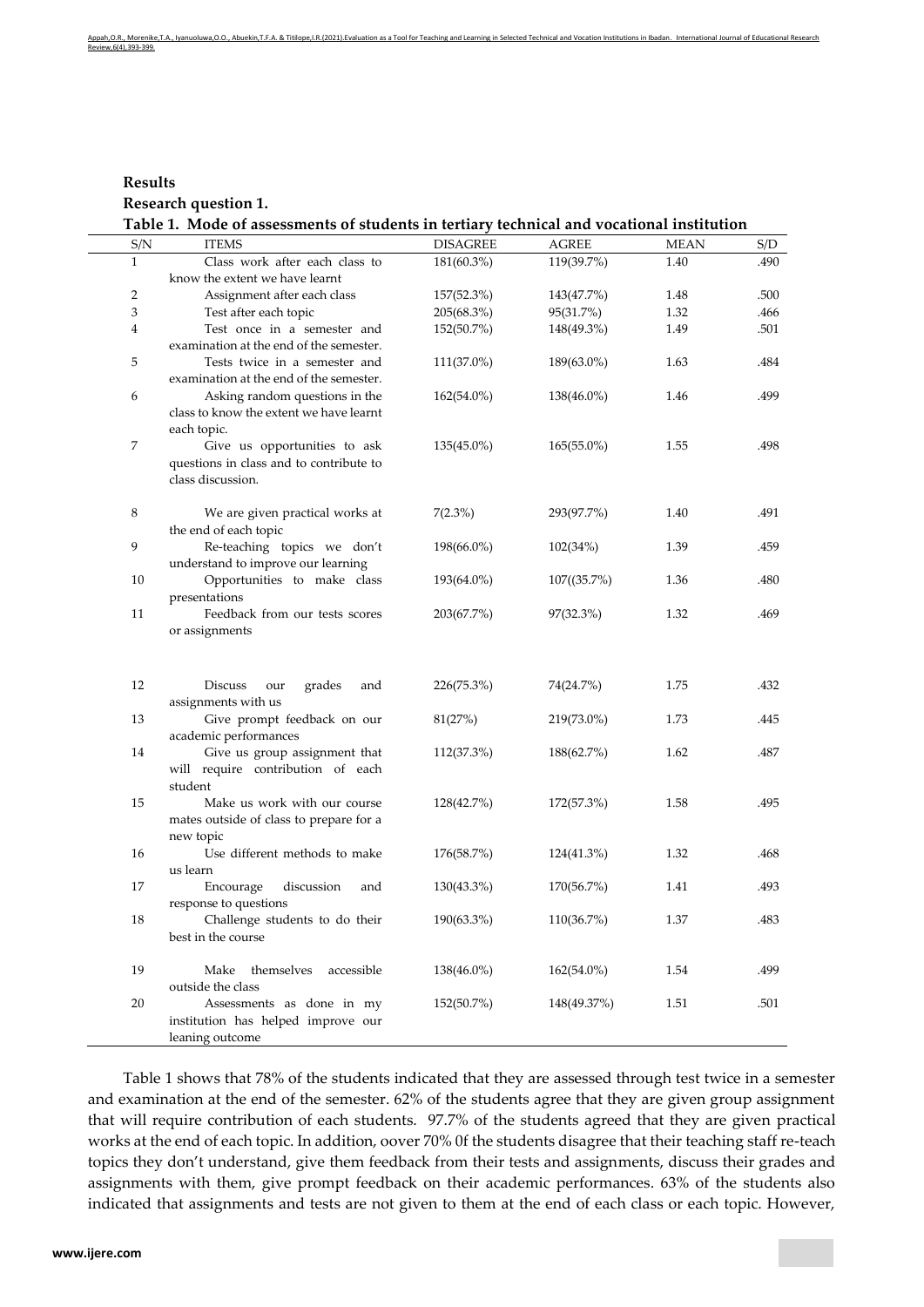only 50.7%% of the students indicated that the evaluation methods used for them improve their learning outcome.

### **Research question 2:**

| S/N            | Table 2 Teaching staff perception of students' evaluation as a means of improving teaching and learning.<br><b>ITEMS</b> | <b>DISAGREE</b> | <b>AGREE</b> | <b>MEAN</b> | S/D  |
|----------------|--------------------------------------------------------------------------------------------------------------------------|-----------------|--------------|-------------|------|
| $\mathbf{1}$   | Improve efficiency and effectiveness of the                                                                              | 9(7.5%)         | 111(92.5%)   | 1.79        | .408 |
|                | students                                                                                                                 |                 |              |             |      |
| $\overline{2}$ | Improve efficiency and effectiveness of the                                                                              | 25(20.8%)       | 95(79.2%)    | 1.93        | .264 |
|                | teaching staff                                                                                                           |                 |              |             |      |
| 3              | Diagnoses students' problem areas                                                                                        | $23(19.2\%)$    | 97(80.8%)    | 1.81        | .395 |
| $\overline{4}$ | Determine effectiveness of instructional                                                                                 | $42(35.0\%)$    | 78(65.0%)    | 1.65        | .479 |
|                | methodology being used                                                                                                   |                 |              |             |      |
| 5              | Determine if the resources available are                                                                                 | 25(20.8%)       | 95(79.2%)    | 1.79        | .408 |
|                | adequate                                                                                                                 |                 |              |             |      |
| 6              | Maintain the standard of educational                                                                                     | 23(19.2%)       | 97(80.8%)    | 1.81        | .395 |
|                | program                                                                                                                  |                 |              |             |      |
| $\overline{7}$ | Improve students' learning outcome                                                                                       | 33(27.5%)       | 87(72.5%)    | 1.77        | .425 |
| $\,8\,$        | Identify students' area of weakness and                                                                                  | 28(23.3%)       | 92(76.7%)    | 1.66        | .470 |
|                | provide help                                                                                                             |                 |              |             |      |
| 9              | Provide feedback to students                                                                                             | 39(32.5%)       | 81(67.5%)    | 1.66        | .476 |
| 10             | Form value judgement about the students                                                                                  | 34(28.3%)       | 86(71.7%)    | 1.72        | .453 |
| 11             | Identify areas of improvement in order to                                                                                | $25(20.8\%)$    | 95(79.2%)    | 1.21        | .408 |
|                | realize educational goals                                                                                                |                 |              |             |      |
| 12             | Assess the performance of the students                                                                                   | $48(40.0\%)$    | 72(60.0%)    | 1.40        | .492 |
| 13             | Provide quality information to students                                                                                  | 32(26.7%)       | 88(73.3%)    | 1.73        | .444 |
|                | about their learning                                                                                                     |                 |              |             |      |
| 14             | Use different teaching methods to make                                                                                   | 34(28.3%)       | 86(71.7%)    | 1.72        | .453 |
|                | students learn                                                                                                           |                 |              |             |      |
| 15             | Give prompt feedback on the students'                                                                                    | 14(11.7%)       | 106(88.3%)   | 1.88        | .322 |
|                | academic performance                                                                                                     |                 |              |             |      |
| 16             | To make use of available resources                                                                                       | 45(37.5%)       | 75(62.5%)    | 1.43        | .496 |
|                | effectively                                                                                                              |                 |              |             |      |
| 17             | Keep work on track and know when                                                                                         | 69(57.5%)       | $51(84.2\%)$ | 1.48        | .502 |
|                | things are going wrong                                                                                                   |                 |              |             |      |
| 18             | Know students' area of weaknesses                                                                                        | $35(29.2\%)$    | 85(70.8%)    | 1.71        | .456 |
| 19             | Challenge students to do their best                                                                                      | 16(13.3%%)      | 104(86.7%)   | 1.62        | .488 |
| 20             | Find out if capacity available is sufficient                                                                             | 70(58.3%)       | 50(41.7%)    | 1.87        | .341 |
|                | and appropriate                                                                                                          |                 |              |             |      |

Table 2 shows that majority of the respondents, perceived that students' evaluation is a means of improving teaching and learning in technical and vocational institution. This is shown in all items except item 20 where they disagreed that students' evaluation cannot be used to find out if capacity available is sufficient and appropriate. This implies that teaching staff have high perception rate towards the effect of students' evaluation on improving teaching and learning in the institution.

### **Research Question 3**

What is the relationship between teaching staff working experience and their perception of evaluation as a means of improving teaching and learning?

**Correlations**

| S/N | Result relationship                                       | Correlation | Sig   | P-Value |  |
|-----|-----------------------------------------------------------|-------------|-------|---------|--|
|     | Working Experience and Perception 0.201                   |             | 0.027 | 0.05    |  |
|     | $\alpha$ . The state of $\alpha$ is the state of $\alpha$ |             |       |         |  |

\* Correlation is significant at the 0.05 level.

Table 3 shows a correlation coefficient (r) of 0.201 which reveals that there is positive significant relationship between teaching staff working experience and their perception of evaluation as a means of improving teaching and learning in technical and vocational institutions.

**Discussion**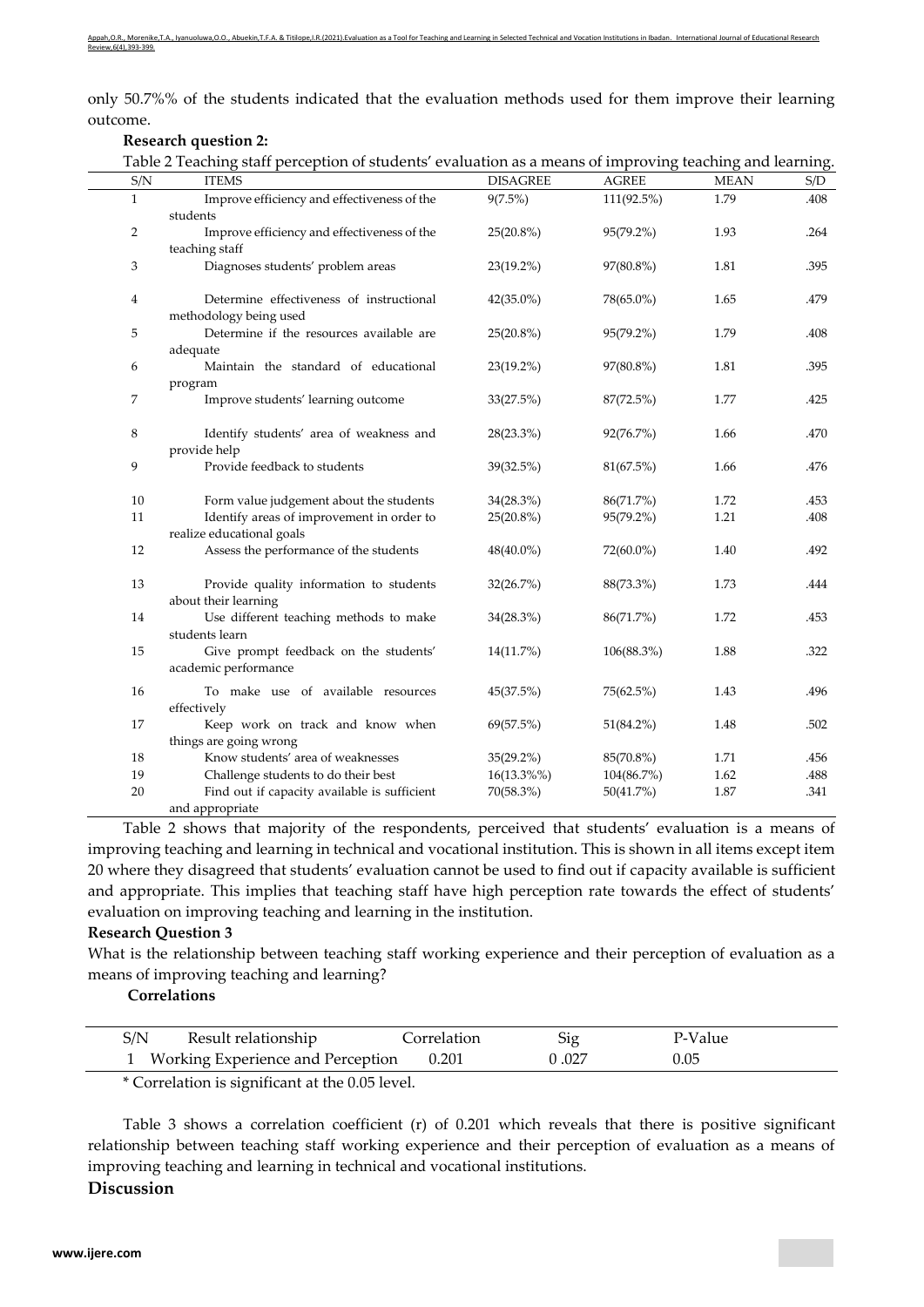The findings from the study revealed that majority of the students revealed that the teaching staff assess them by giving them written tests twice in a semester and examination at the end of the semester work. They also indicated that tests and assignments are not given to them at the end of each class or topics to access the extent to which they have learnt. This is an indication that evaluation carried out in tertiary institution is summative evaluation where students are assessed only at the end of the semester or mid semester tests. This finding supports the work of Onuka and Durowoje (2011) on continuous assessment for improved higher education learning achievement, they reported that in Nigerian schools, students are commonly assessed through written test and examination only. The result also showed that majority of the teaching staff do not always give feedback to students concerning their performance on tests and assignments. This is an indication that the students are not always given feedback concerning their tests and assignments, even when the feedbacks given to them are not done promptly. The study also revealed that almost all the students indicated that they are given practical works at the end of each topic. This is attributed to the fact that technical and vocational institution is practical oriented. This is supported by the goal of technology education at tertiary education stipulated in the National Policy of Education (2013) that technical and vocational institution is a vital education that leads to practical and applied skills as well as basic scientific knowledge. The finding also revealed that up to 50% of the students claimed that the way assessment is carried out in the school has not improved their learning.

The results from table 2 revealed that students' assessment play enormous role in teaching and learning process in technical and vocational institutions. This is because majority of the teaching staff perceived that evaluation of students play vital role in improving efficiency and effectiveness of the students, the teaching staff and instructional methodology used in the schools. This is corroborated by Lynch, (2018), that continuous assessment provides day to day feedback about learning and teaching process, reinforce the efficacy of teaching and learning, and also encourages the understanding of teaching as a formative process that evolves overtime with feedback and input from students. They also agreed that it helps to identify students' area of weakness and to provide quality information to students about their learning. Hence,( evaluating students will help teaching staff know how far the students are performing and help them give more time to weaker students to assist them. This agrees with Ajuonuma and Oguguo (2015) that continuous assessment of students improves students' performance. The finding also supports Chan, Kennedy, Yu and Fok (2006) that information gathered in evaluations should be used to improve students learning.

Table 3 also revealed that relation exist between teaching staff working experience and their perception of evaluation as a means of improving teaching and learning in technical and vocational institutions. The teaching staff experience has a significant contribution to the way they perceived evaluation as a means of improving teaching and learning in technical and vocational institutions. This finding confirms Ewetam and Ewetam (2015), Akinsola (2010) who found that teachers' teaching experience correlated significantly and positively with students' academic performance. It also agrees with Appah and Adeleke (2016) that teaching experience contributed significantly to student establishment skill acquisition.

# **Conclusion**

The findings of the study showed that many teaching staff perceived evaluation as means of improving teaching and learning in technical and vocational institution. Hence there is need for the school authorities to ensure monitoring and implementation of different modes of evaluation in assessing students. This is necessary as perceived by the teaching staff that evaluation provides information about teaching and learning and can be used to diagnose learners and teaching staff strengths and weaknesses, provide feedback on teaching and learning and the appraisal of effectiveness of instructional materials used by teaching staff during teaching and learning.

This study was limited to only three federal colleges in Ibadan, Oyo state, Nigeria. There are many other technical and vocational Institutions in the state, both Federal, state and private owned. Further research can be conducted focusing on other technical and vocational institutions. Another constraint was in data collection, it took time to convince the teaching staff of the colleges included in this study that the information was for research purpose only and that any information obtained from them will not implicate them. Based on the findings of this study, the following recommendations are made: There is need for teaching staff to constantly evaluate students' work in technical and vocational tertiary institutions in order to improve students' learning. Teaching staff should ensure that they use different methods such as tests, assignments, classwork project works, giving students opportunity to ask questions, oral questions to evaluate students.